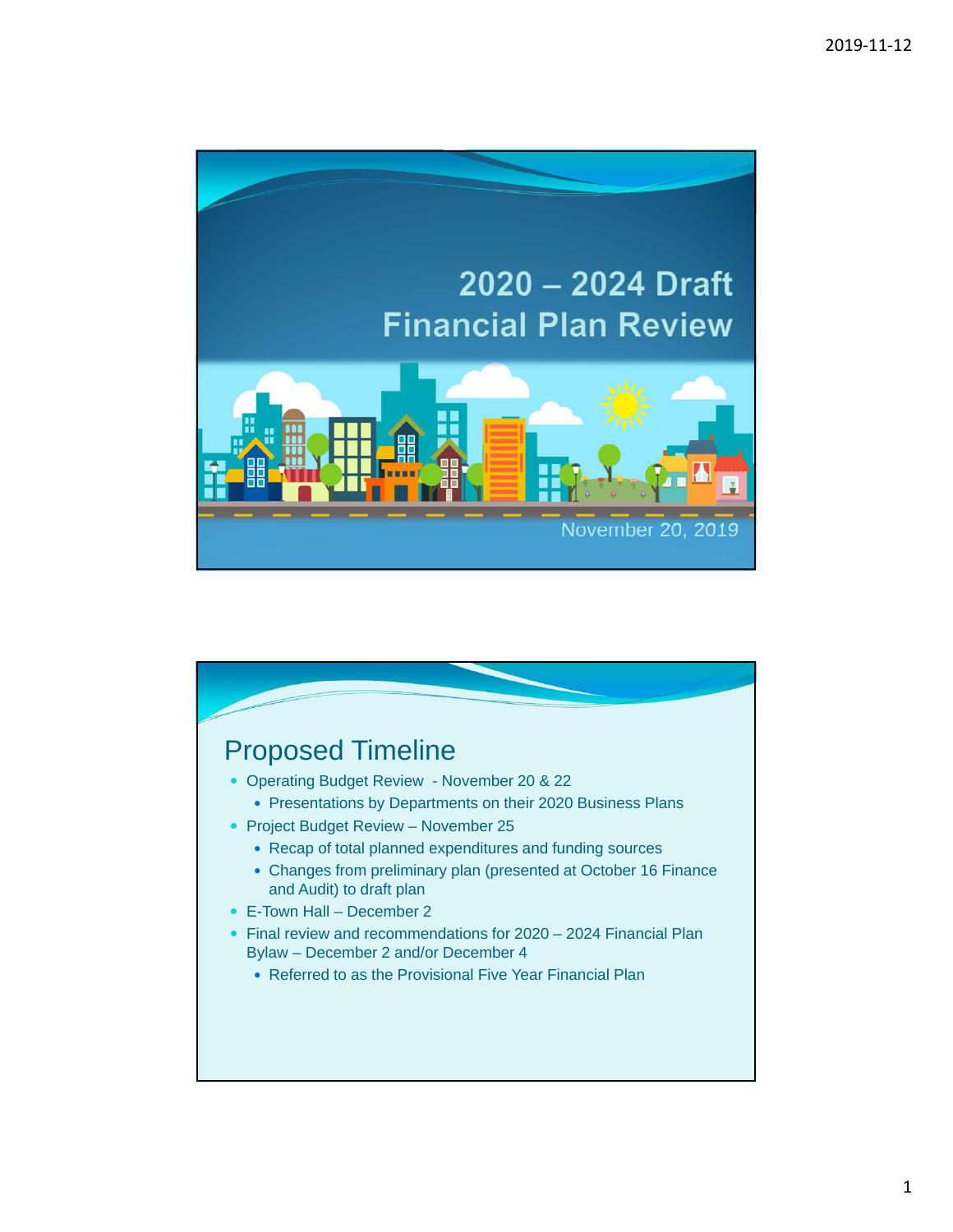

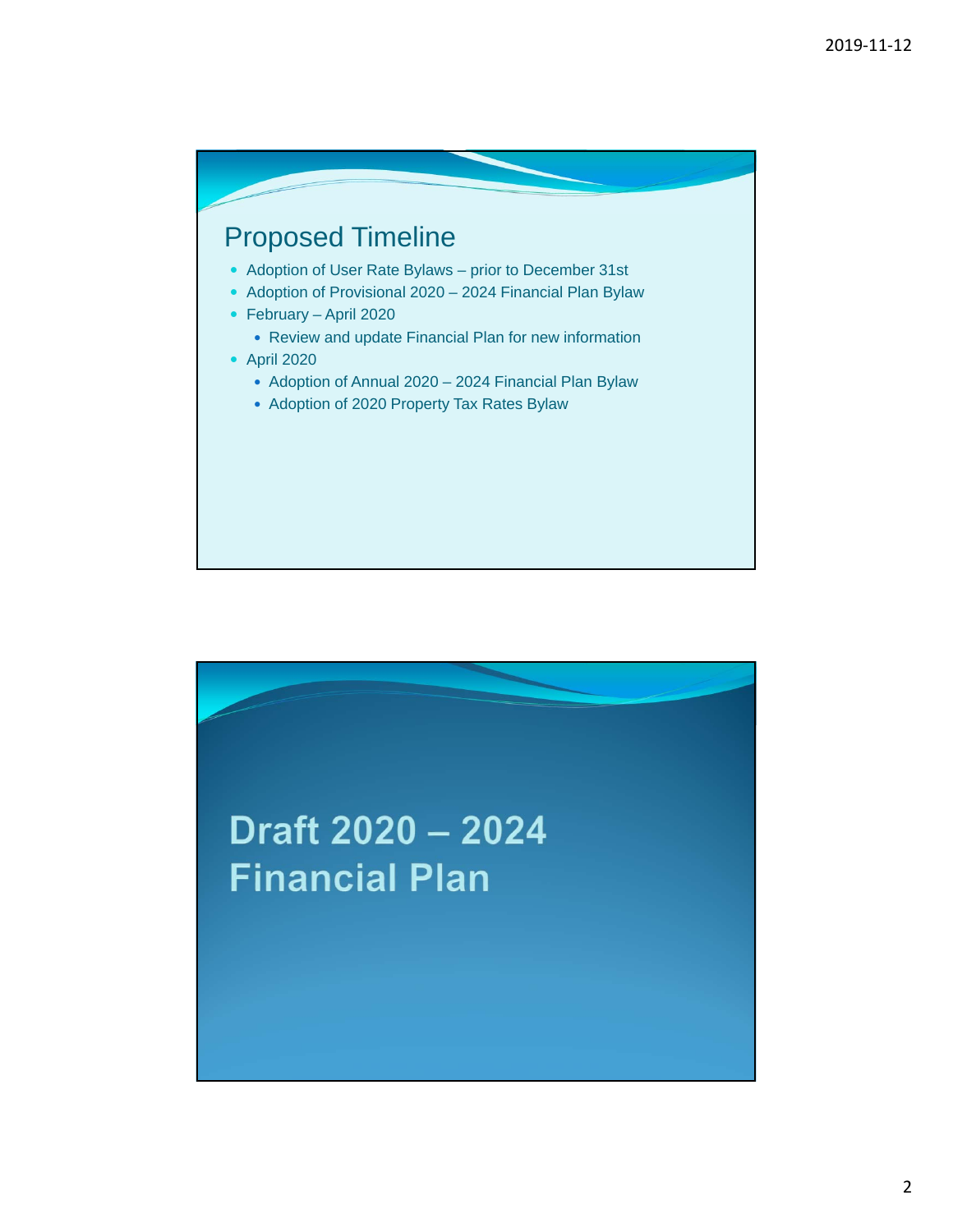| <b>Projected Property Tax &amp; User Fees Increases</b>                                                                                                        |            |           |           |           |           |
|----------------------------------------------------------------------------------------------------------------------------------------------------------------|------------|-----------|-----------|-----------|-----------|
|                                                                                                                                                                | 2020       | 2021      | 2022      | 2023      | 2024      |
| General Asset Management Reserve                                                                                                                               | 1.0%       | 1.0%      | 1.0%      | $0.0\%$   | $0.0\%$   |
| General Property Tax Increase                                                                                                                                  | 4.2%       | 2.1%      | 2.4%      | 1.9%      | 1.7%      |
| <b>Total Municipal Taxes</b>                                                                                                                                   | 5.2%       | 3.1%      | 3.4%      | 1.9%      | 1.7%      |
|                                                                                                                                                                | 2020       | 2021      | 2022      | 2023      | 2024      |
| Sanitary Sewer User Fee Increase                                                                                                                               | 4.0%       | 4.0%      | 4.0%      | 0.0%      | 0.0%      |
| Water User Fee Increase                                                                                                                                        | 7.5%       | 5.0%      | 5.0%      | 5.0%      | 5.0%      |
| 2.5% annual increase for asset management for Water currently ends in 2020 and the 4% annual increase for asset<br>management for Sewer currently ends in 2022 |            |           |           |           |           |
|                                                                                                                                                                |            |           |           |           |           |
|                                                                                                                                                                | 2020       | 2021      | 2022      | 2023      | 2024      |
| <b>Sanitation User Fees</b>                                                                                                                                    | \$.<br>171 | \$<br>173 | \$<br>178 | \$<br>183 | \$<br>184 |
|                                                                                                                                                                |            |           |           |           |           |
|                                                                                                                                                                |            |           |           |           |           |

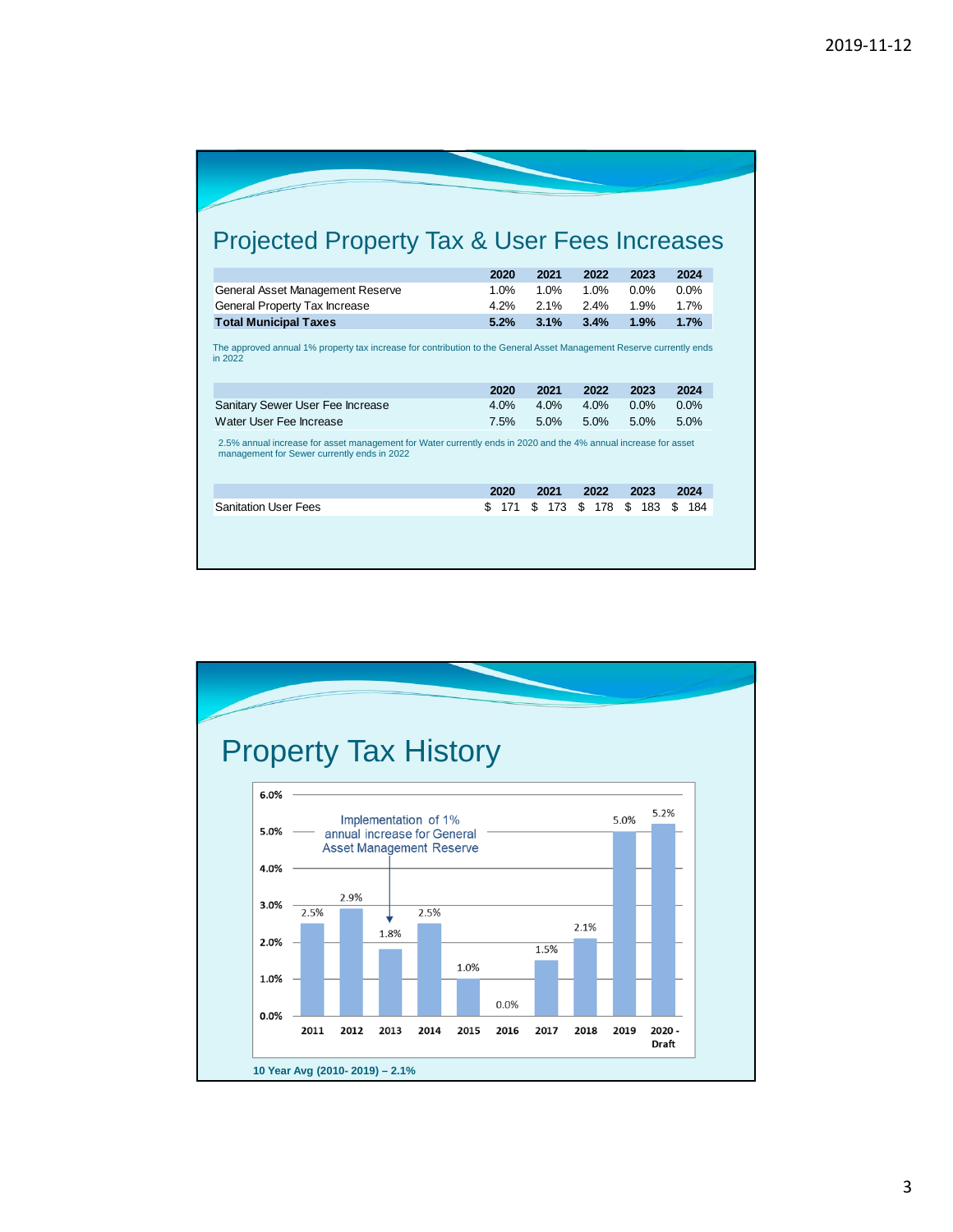## Municipal Comparison - On a Representative Home

|               | 2015  | 2016  | 2017  | 2018  | 2019  |
|---------------|-------|-------|-------|-------|-------|
| Kamloops      | 1,894 | 1,970 | 2,073 | 2,121 | 2,206 |
| Kelowna       | 1,894 | 1,977 | 2,050 | 2,136 | 2,230 |
| Ladysmith     | 1,578 | 1,638 | 1,653 | 1,708 | 1,770 |
| Nanaimo*      | 1,961 | 1,982 | 2,037 | 2,081 | 2,196 |
| Parksville    | 1,439 | 1,517 | 1,608 | 1,693 | 1,732 |
| Prince George | 1,853 | 1.979 | 2,059 | 2,116 | 2,218 |
| Saanich       | 2,305 | 2,409 | 2,521 | 2,590 | 2,720 |
| Victoria      | 2,518 | 2,544 | 2,715 | 2,795 | 2,880 |

\* Includes Vancouver Island Regional Library (VIRL), since 2016 the City of Nanaimo has considered VIRL as a collection for other governments Source - BC Stats: 704 Taxes & Charges on a Representative House

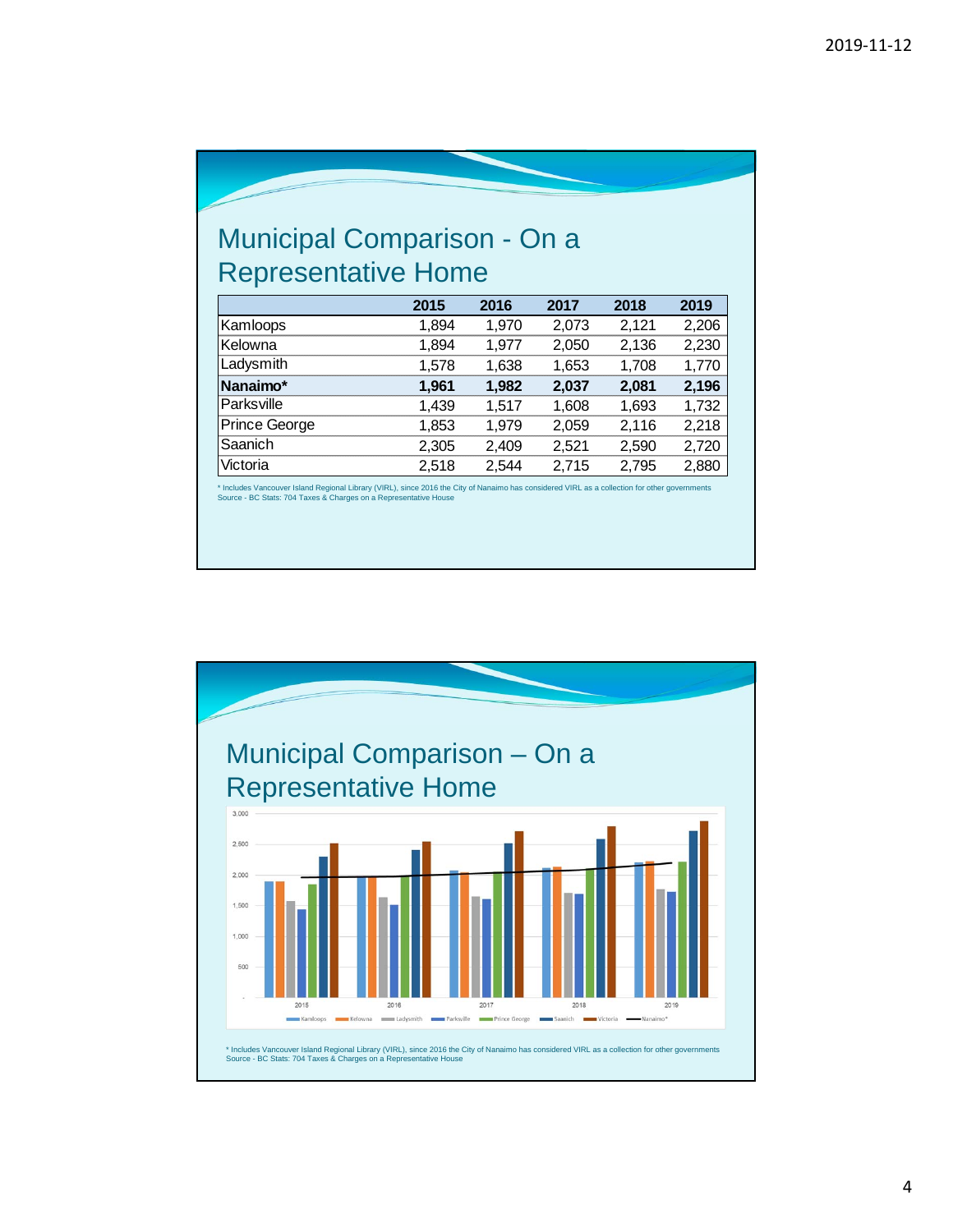

## Impact on a Typical Home

|                                              | 2019    | 2020    | \$ Change | % Change |
|----------------------------------------------|---------|---------|-----------|----------|
| <b>Property Taxes</b>                        | \$2.102 | \$2.211 | \$109     | 5.2%     |
| <b>Municipal User Fees</b>                   |         |         |           |          |
| <b>Water Fees</b>                            | \$552   | \$594   | \$42      | 7.5%     |
| <b>Sewer Fees</b>                            | \$135   | \$141   | \$6       | 4.0%     |
| <b>Sanitation Fees</b>                       | \$170   | \$171   | \$1       | 0.6%     |
| <b>Total Municipal Taxes &amp; User Fees</b> | \$2,959 | \$3,117 | \$158     | 5.3%     |

Based on \$516,418 assessed value (average for Nanaimo per BC Assessment)

Rounded to nearest dollar Assumes a typical single family house with average assessment change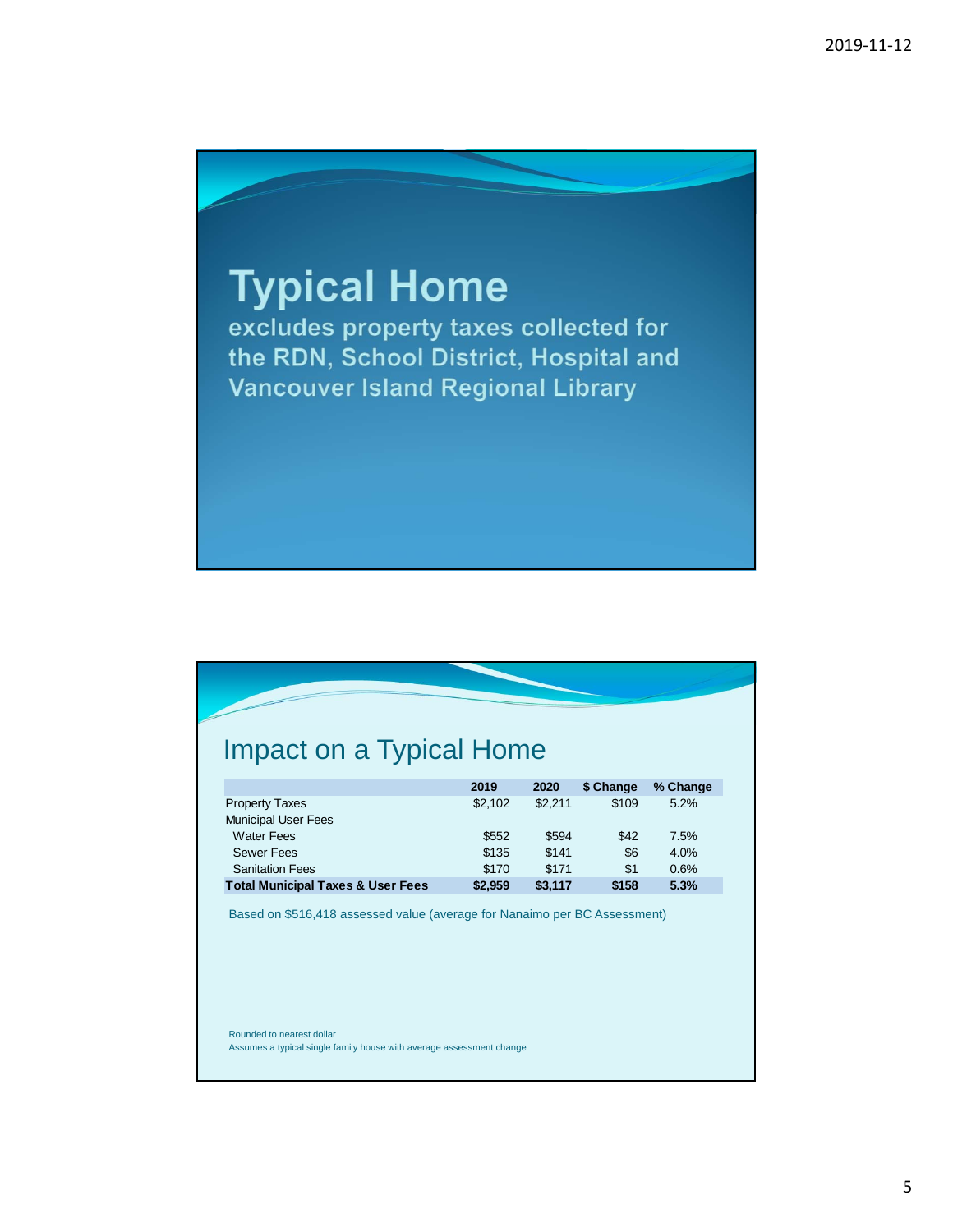

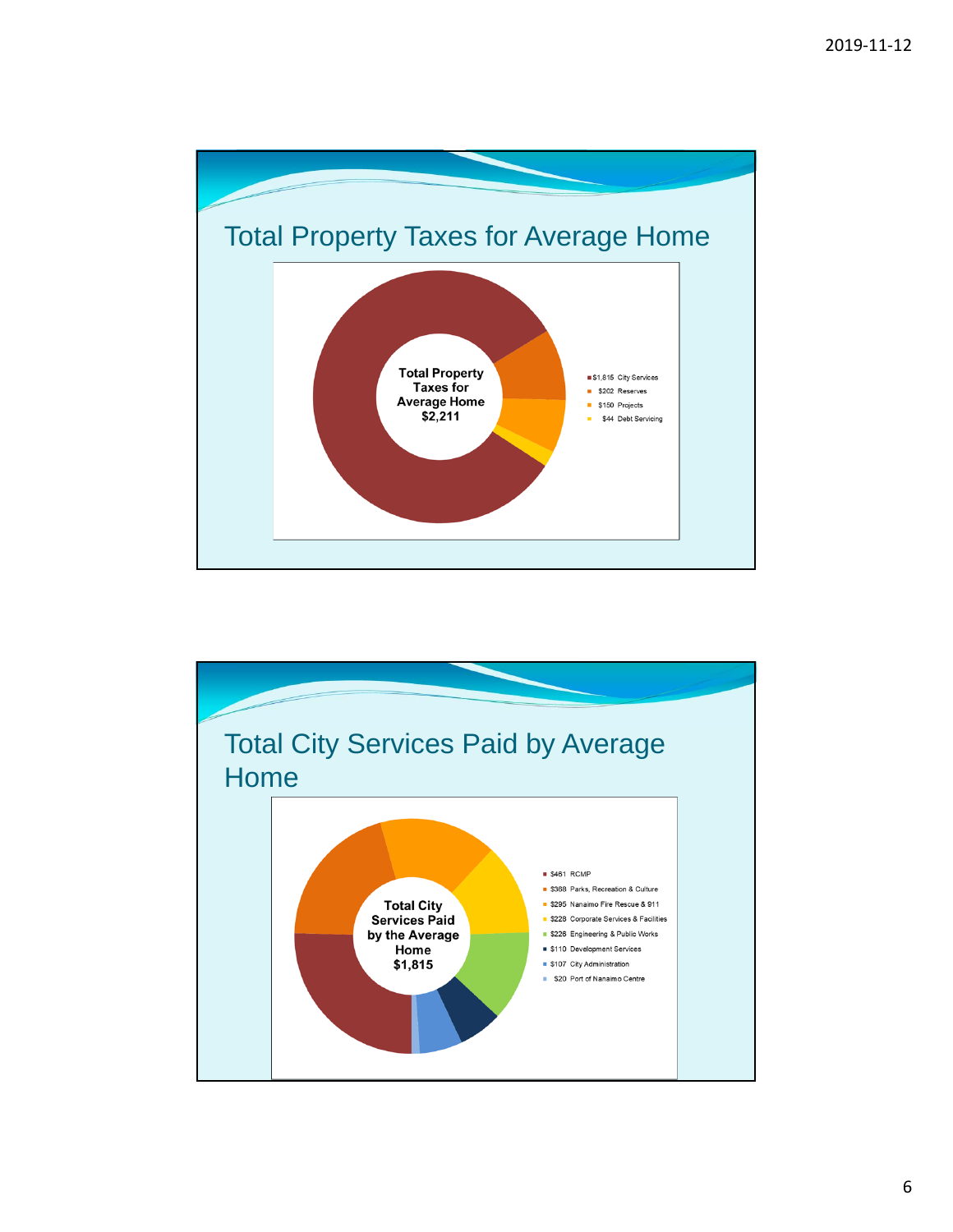

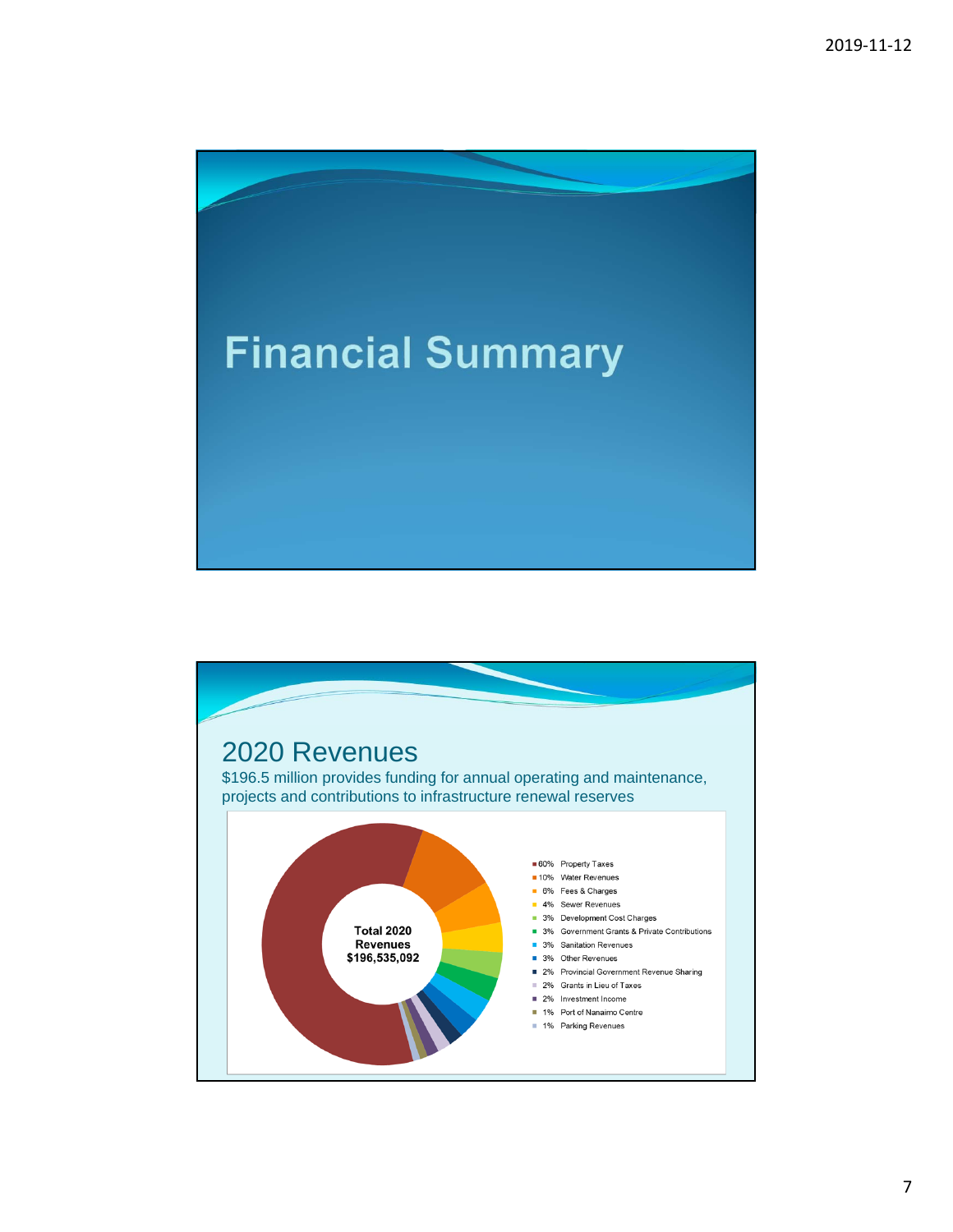

| 2020 Key Budget Drivers - General                                    |                            |
|----------------------------------------------------------------------|----------------------------|
| <b>Expenditure Increases/(Decreases)</b>                             | <b>Draft</b>               |
| Asset Management                                                     | \$<br>1,010,000            |
| Wages and Benefits <sup>1</sup>                                      | 2,870,000                  |
| Contracted Services - Landscaping/Tree Services                      | 108,000                    |
| Economic Development <sup>2</sup>                                    | 466,000                    |
| Fleet Charge - Fire                                                  | 100,000                    |
| <b>Legal Fees</b>                                                    | (90,000)                   |
| <b>Project Expenditures</b><br>Annual general revenue funding        | 643,000                    |
| RCMP Contract (budgeted at 95%)                                      | 1,709,000                  |
| Snow and Ice Control Reserve                                         | (275,000)                  |
| Sewer and Water Internal Support                                     | (202,000)                  |
| Strategic Infrastructure Reserve                                     | 480,000                    |
| Utilities - Water and Sewer<br><b>Subtotal Expenditure Increases</b> | \$<br>154,000<br>6,973,000 |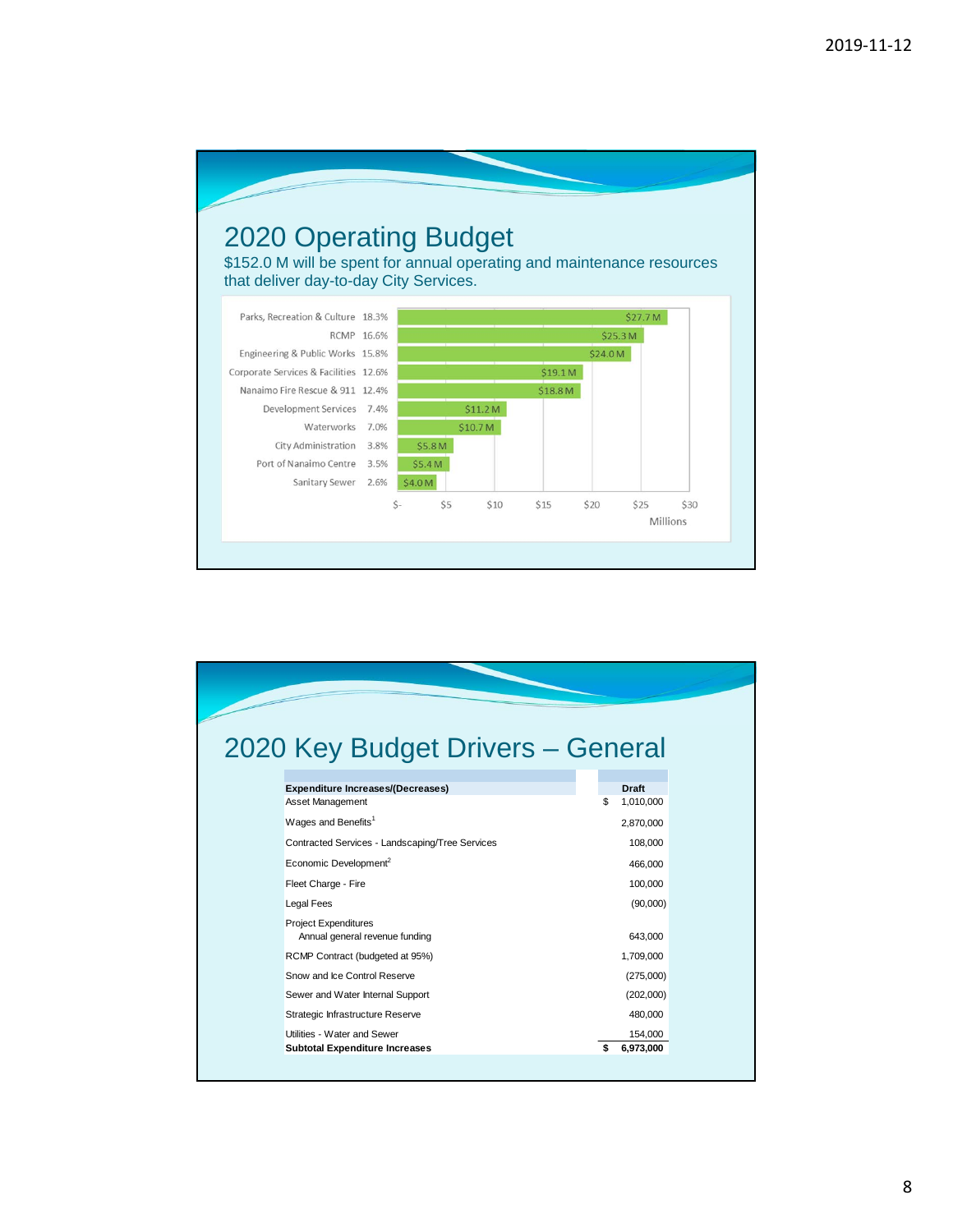| 2020 Key Budget Drivers - General                                                                           |     |           |  |
|-------------------------------------------------------------------------------------------------------------|-----|-----------|--|
|                                                                                                             |     |           |  |
| Revenue (Increases)/Decreases                                                                               |     |           |  |
| <b>Building Permit Revenue</b>                                                                              |     | (200,000) |  |
| Casino Revenue                                                                                              |     | (100,000) |  |
| Grant in Lieu                                                                                               |     | (146,000) |  |
| Provincial Fine Revenue                                                                                     |     | (70,000)  |  |
| Transfer from RCMP Contract Reserve                                                                         |     | (268,000) |  |
| Transfer from Surplus/Reserve <sup>3</sup>                                                                  |     | 500,000   |  |
| <b>Subtotal Revenue Increases</b>                                                                           | \$. | (284,000) |  |
| <b>Other Changes</b>                                                                                        | Ś   | 64,000    |  |
| <b>Net Expenditure Increases</b>                                                                            | Ś   | 6,753,000 |  |
| Less Increased Property Tax Revenues due to Growth - Estimate                                               |     | 1,200,000 |  |
| <b>Net Impact</b>                                                                                           | \$  | 5,553,000 |  |
| Dollars are rounded to nearest \$1,000                                                                      |     |           |  |
| Updated benefit rates were not received in time for inclusion in draft budget. Rate changes may increase    |     |           |  |
| or decrease projected property tax increase.                                                                |     |           |  |
| <sup>1</sup> Excludes new Manager, Economic Development                                                     |     |           |  |
| <sup>2</sup> Includes new Manager, Economic Development                                                     |     |           |  |
| <sup>3</sup> \$500,000 in funding from reserves from 2017 surplus allocation was used to offset EHT in 2019 |     |           |  |

|  |  | <b>Business Cases Included in Draft Plan</b> |
|--|--|----------------------------------------------|

| <b>Business Case</b>                                                                                                | <b>Impact to 2020 Property Taxes</b>                                              |
|---------------------------------------------------------------------------------------------------------------------|-----------------------------------------------------------------------------------|
| <b>Corporate Services</b>                                                                                           |                                                                                   |
| Change in service level - 2 PFT Prisoner Guards                                                                     | 0.10%                                                                             |
| Records Clerks - 2 PPT to 2 PFT Conversion                                                                          | 0.02%                                                                             |
| Beban Complex Electrical Substation - Prepare for Backup<br>Power - \$9,765 (2020), \$187,750 (2021)                | 0.01%                                                                             |
| <b>Development Services</b>                                                                                         |                                                                                   |
| Building Inspection Vehicles (4)                                                                                    | 0.01% Vehicle purchases to be funded from Emission<br><b>Reduction Reserve</b>    |
| Manager of Economic Development Services                                                                            | 0.16%                                                                             |
| <b>Economic Development Function</b>                                                                                | 0.28%                                                                             |
| Urban Forestry Technician                                                                                           | 0.11%                                                                             |
| Watercourse Restoration and Enhancement Program - 3 Year<br>Pqm - \$35,130 (2020), \$21,500 (2021), \$12,500 (2022) | 0.03%                                                                             |
| <b>Engineering and Public Works</b>                                                                                 |                                                                                   |
| Traffic Signal Technician (July 2020) - includes vehicle<br>purchase and required equipment                         | 0.13%                                                                             |
| Nanaimo Fire Rescue                                                                                                 |                                                                                   |
| SCBA Replacement - 2021                                                                                             | 2021 Project - Funded from General Capital and Asset<br><b>Management Reserve</b> |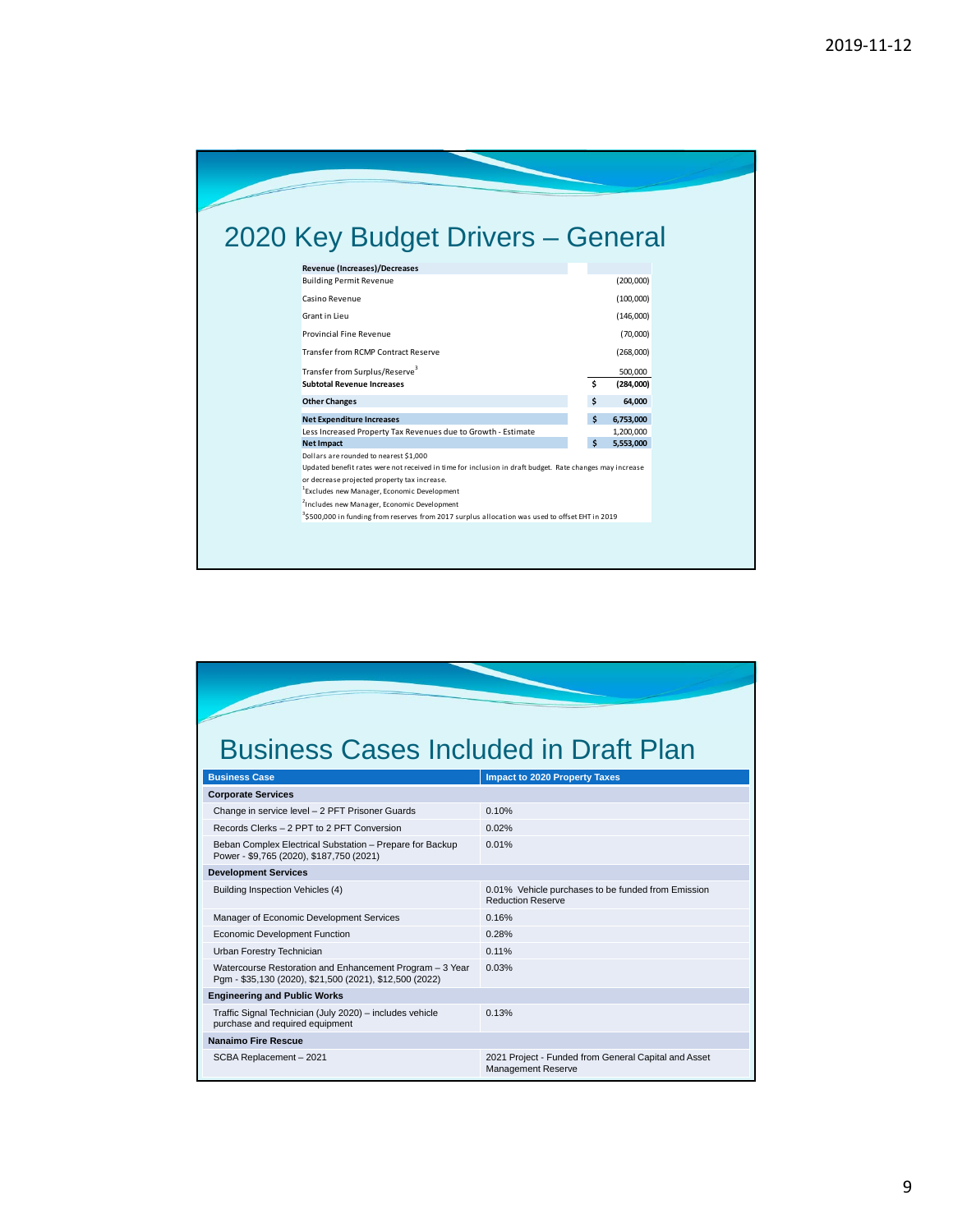| <b>Business Cases Included in Draft Plan Con't</b> |                                      |
|----------------------------------------------------|--------------------------------------|
|                                                    |                                      |
| <b>Business Case</b>                               | <b>Impact to 2020 Property Taxes</b> |
| Parks, Recreation and Culture                      |                                      |
| <b>Allocations Clerk</b>                           | 0.03%                                |
| Co-op Student                                      | 0.02%                                |
| Loudon Boathouse - Design Only                     | 0.10%                                |
|                                                    |                                      |
|                                                    |                                      |
|                                                    |                                      |
|                                                    |                                      |
|                                                    |                                      |
|                                                    |                                      |
|                                                    |                                      |
|                                                    |                                      |
|                                                    |                                      |
|                                                    |                                      |
|                                                    |                                      |
|                                                    |                                      |
|                                                    |                                      |
|                                                    |                                      |

## Business Cases Not Included in Draft Plan

| <b>Business Case</b>                                                                                                                                           | <b>Projected Impact to 2020 Property Taxes</b>                                                                  |
|----------------------------------------------------------------------------------------------------------------------------------------------------------------|-----------------------------------------------------------------------------------------------------------------|
| <b>Corporate Services</b>                                                                                                                                      |                                                                                                                 |
| Corporate Asset Management System - Implementation Phase<br>\$777,157 (2020), \$772,255 (2021), \$638,944 (2022), \$580,809<br>(2023) Ongoing \$419,380 (2024) | 0.73%                                                                                                           |
| Service Enhancements to Dog Licensing                                                                                                                          | 0.01% - If capital cost funded from IT reserve                                                                  |
| <b>Emergency Program Coordinator</b>                                                                                                                           | 0.10%                                                                                                           |
| <b>Development Services</b>                                                                                                                                    |                                                                                                                 |
| <b>Animal Shelter</b>                                                                                                                                          | 0.33% - on hold pending service review                                                                          |
| Bylaw Enforcement Officers Change in Schedule                                                                                                                  | 0.05% - partially funded from parking revenues                                                                  |
| Urban Forestry Management Strategy Update                                                                                                                      | 0.07%                                                                                                           |
| Manager of Sustainability                                                                                                                                      | Recommendation is to defer consideration until completion of<br>updates to Community Sustainability Action Plan |
| <b>Engineering and Public Works</b>                                                                                                                            |                                                                                                                 |
| Municipal Services Inspector - includes vehicle purchase                                                                                                       | 0.10% - partially funded by sewer and water                                                                     |
| Project Engineer                                                                                                                                               | 0.11% - partially funded by sewer and water                                                                     |
| <b>Legislative Services</b>                                                                                                                                    |                                                                                                                 |
| Deputy City Clerk/Manager, Legislative Services                                                                                                                | 0.13%                                                                                                           |
|                                                                                                                                                                |                                                                                                                 |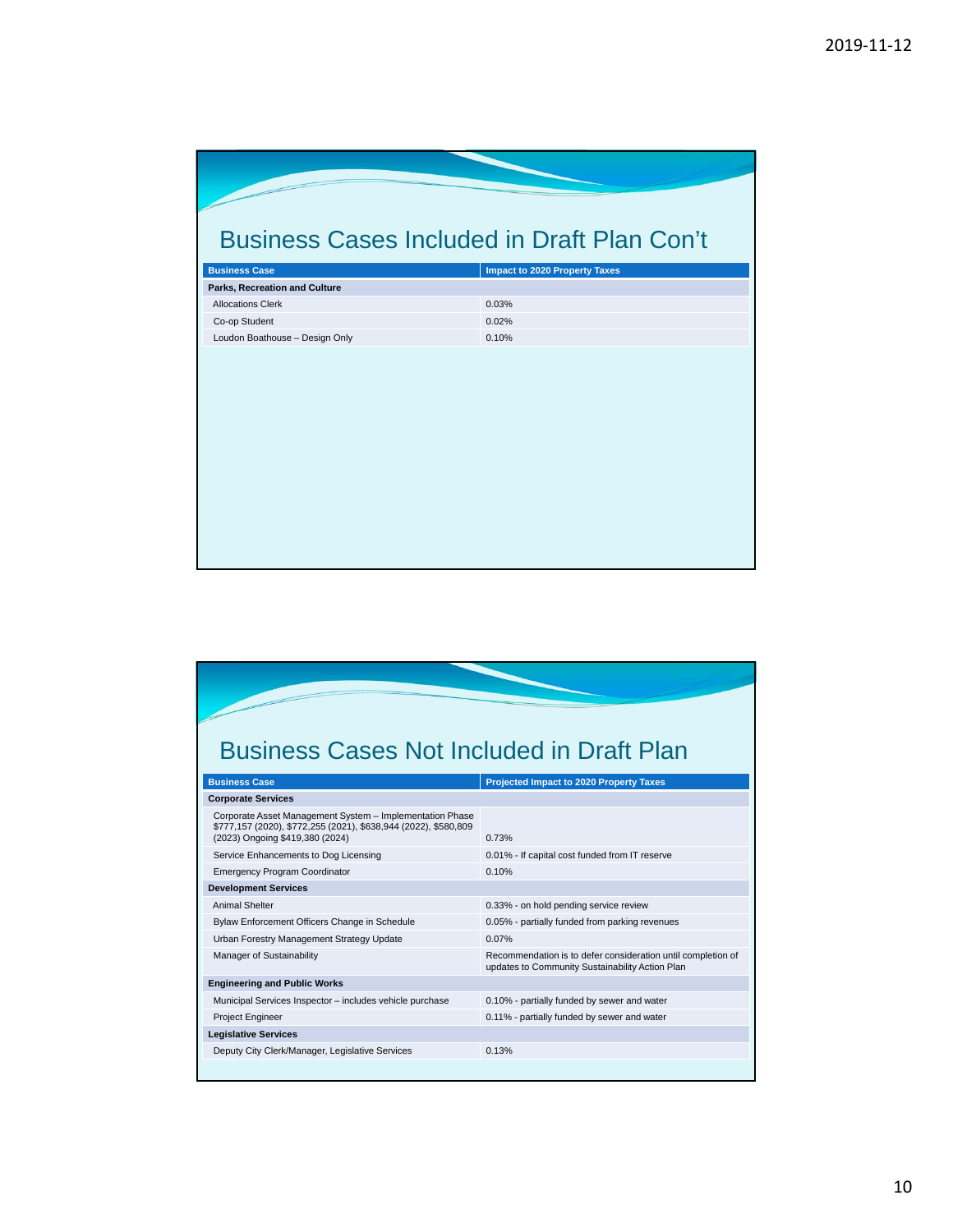| <b>Staff Changes Highlights</b>                       |             |                            |  |
|-------------------------------------------------------|-------------|----------------------------|--|
|                                                       |             |                            |  |
| <b>Staffing Changes</b>                               | <b>FTEs</b> | <b>Supporting Document</b> |  |
| <b>Positions Eliminated</b>                           |             |                            |  |
| <b>Corporate Services</b>                             |             |                            |  |
| Deputy Director, Financial Services                   | (1.0)       | Restructuring              |  |
| <b>Positions Added</b>                                |             |                            |  |
| <b>Corporate Services</b>                             |             |                            |  |
| General Manager, Corporate Services                   | 1.0         | Restructuring              |  |
| Director, IT                                          | 1.0         | Restructuring              |  |
| <b>Financial Analyst</b>                              | 1.0         | Restructuring              |  |
| Buyer                                                 | 1.0         | Restructuring              |  |
| Prison Guards                                         | 2.0         | <b>Business Case</b>       |  |
| Convert Records Clerks from PPT to PFT                | 0.4         | <b>Business Case</b>       |  |
| <b>Development Services</b>                           |             |                            |  |
| Manager, Subdivisions                                 | 1.0         | Restructuring              |  |
| Manager, Economic Development                         | 1.0         | <b>Business Case</b>       |  |
| Urban Forestry Technician                             | 1.0         | <b>Business Case</b>       |  |
| Parks, Recreation & Culture                           |             |                            |  |
| Manager, Culture & Events                             | 1.0         | Restructuring              |  |
| Manager, Facility Maintenance & Custodial Services    | 1.0         | Restructuring              |  |
| <b>Allocations Clerk</b>                              | 1.0         | <b>Business Case</b>       |  |
| <b>Engineering and Public Works</b>                   |             |                            |  |
| Manager, Utilities                                    | 1.0         | Restructuring              |  |
| <b>Traffic Signals Technician</b>                     | 1.0         | <b>Business Case</b>       |  |
| Refuse Collector                                      | 1.0         | Business Case - Prior Year |  |
| <b>RCMP</b>                                           | 3.0         | Business Case - Prior Year |  |
|                                                       | 17.4        |                            |  |
| Excludes positions converted as part of restructuring |             |                            |  |

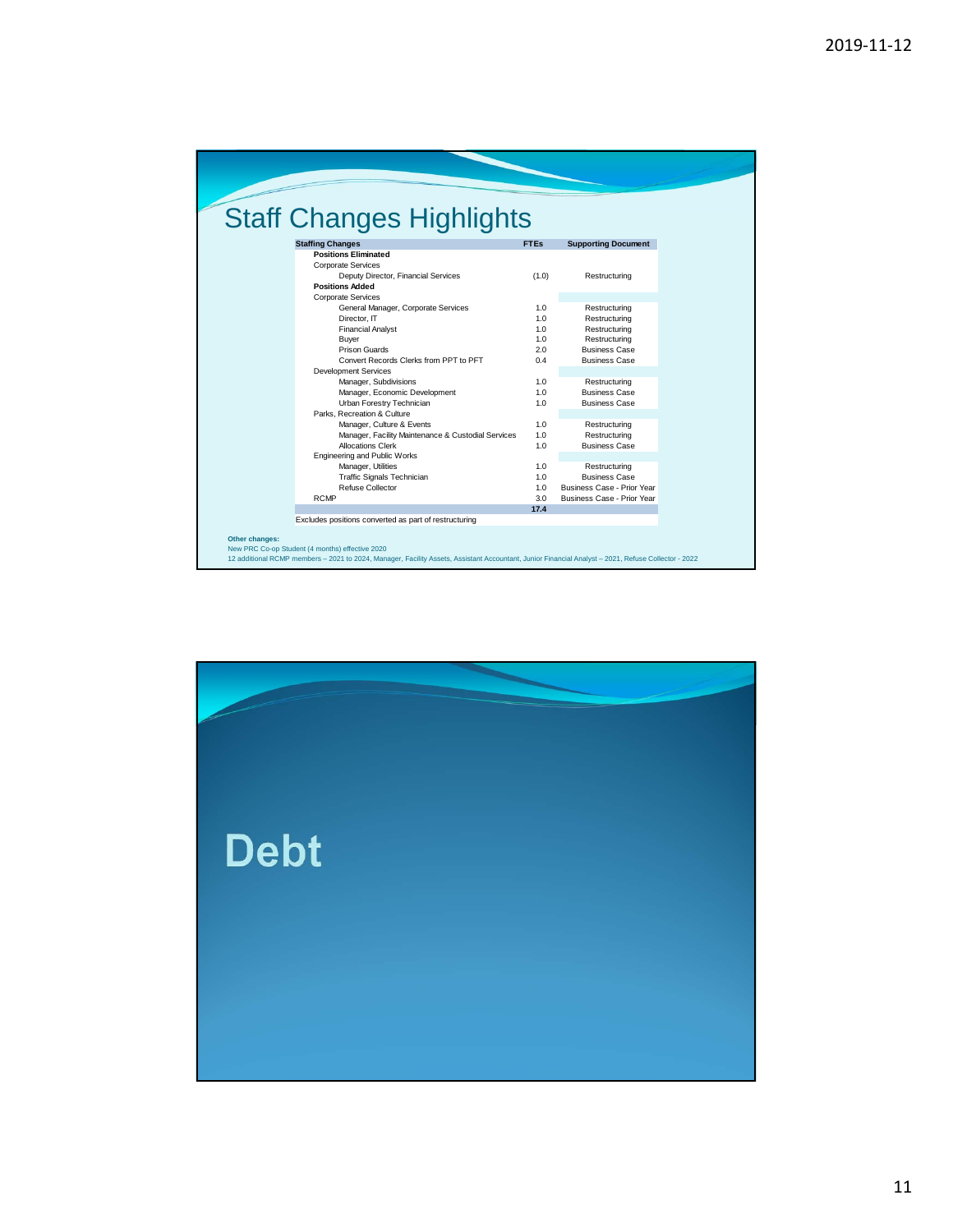| Outstanding Debt at Dec 31, 2018 |  |
|----------------------------------|--|
|                                  |  |

|                                                | <b>Amount</b>             | <b>Year Borrowing Repaid</b> |
|------------------------------------------------|---------------------------|------------------------------|
| <b>External Borrowing (MFA)</b>                |                           |                              |
| Fire Station #1                                | \$3,235,354               | 2038                         |
| Fire Station #4                                | \$2,051,643               | 2027                         |
| Nanaimo Aquatic Centre                         | \$1,258,589               | 2020                         |
| Sanitation                                     | \$5,168,465               | 2023                         |
| Vancouver Island Conference Centre             | \$15,637,678              | 2027                         |
| <b>Water Treatment Plant</b>                   | \$18,768,914              | 2034                         |
| <b>Total External Borrowing</b>                | \$46,120,643              |                              |
| <b>Internal Borrowing</b>                      |                           |                              |
| DCC SS45: Chase River Pump Station & Forcemain | $\mathfrak{s}$<br>175,714 | 2038                         |
| <b>Total Internal Borrowing</b>                | 175,714<br>\$.            |                              |
|                                                |                           |                              |
|                                                |                           |                              |

| 2019 New Debt                                  |               |             |
|------------------------------------------------|---------------|-------------|
|                                                | <b>Amount</b> | <b>Term</b> |
| <b>External Borrowing (MFA)</b>                |               |             |
| Waterfront Walkway <sup>1</sup>                | \$5,241,660   | 20 Years    |
| Sanitation - $Truck2$                          | \$406.585     | 5 Years     |
| <b>Total External Borrowing</b>                | \$5,648,245   |             |
| <b>Internal Borrowing</b>                      |               |             |
| DCC SS45: Chase River Pump Station & Forcemain | \$3,143,584   | 20 Years    |
| <b>Total Internal Borrowing</b>                | \$3,143,584   |             |
|                                                |               |             |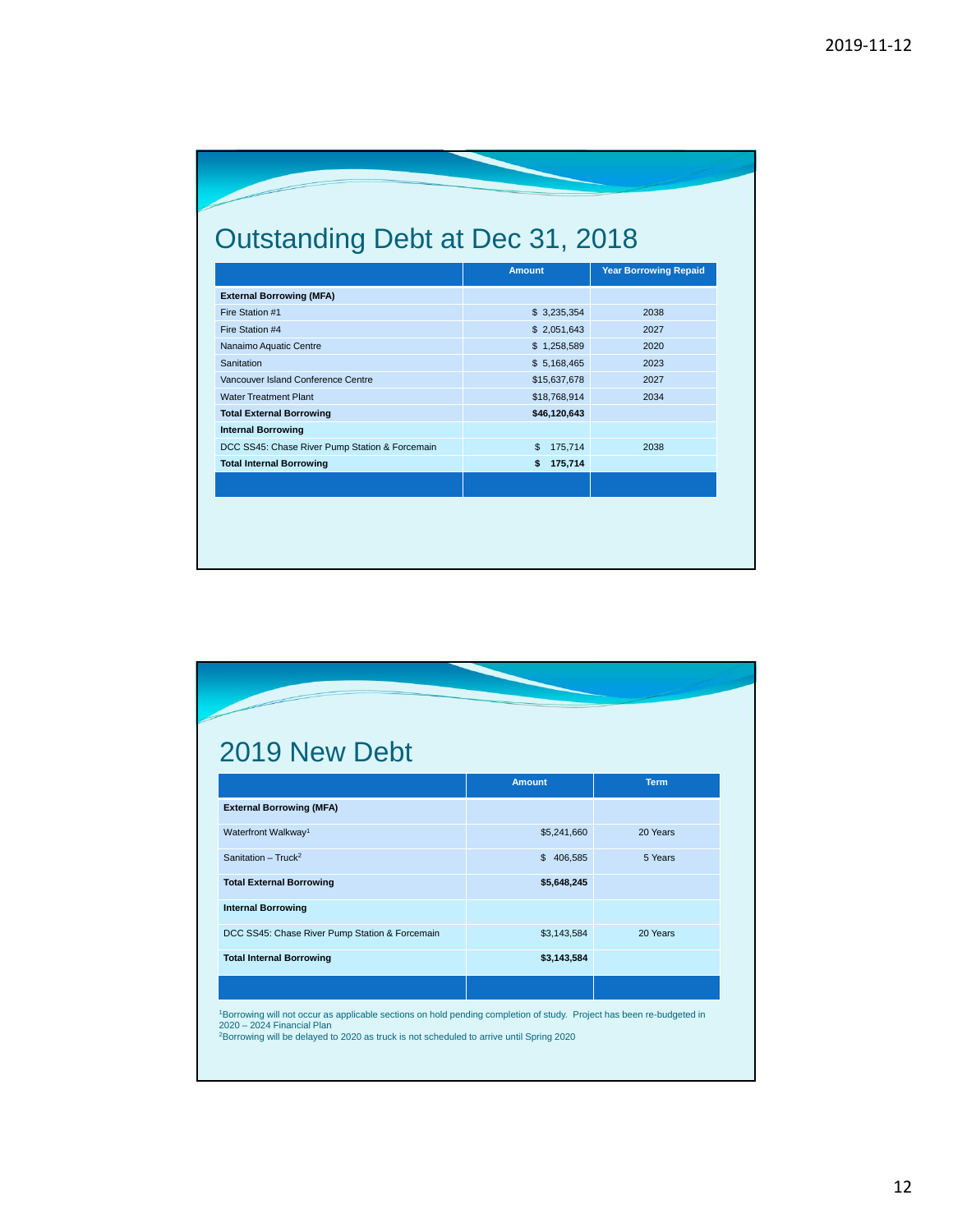|                                    | 2020        | 2021          | 2022          | 2023        | 2024        | <b>Total</b>  |
|------------------------------------|-------------|---------------|---------------|-------------|-------------|---------------|
| <b>External Borrowing</b><br>(MFA) |             |               |               |             |             |               |
| Fire Station #1                    | \$3,000,000 | \$6,700,000   | \$3,740,269   |             |             | \$13,440,269  |
| <b>Waterfront Walkway</b>          |             | \$8,800,000   | \$10,500,000  | \$3,675,000 | \$5,000,000 | \$27,975,000  |
| Sanitation (5 Year Term)           |             | 458,863<br>\$ |               |             |             | \$<br>458,863 |
| <b>Sewer DCC Projects</b>          |             |               | 171,500<br>\$ |             | \$1,724,800 | \$1,896,300   |
| <b>Total External Borrowing</b>    | \$3,000,000 | \$15,958,863  | \$14,411,769  | \$3,675,000 | \$6,724,800 | \$43,770,432  |
| <b>Internal Borrowing</b>          |             |               |               |             |             |               |
| <b>Sewer DCC Projects</b>          | \$1,165,265 | \$2,088,600   |               |             |             | \$3,253,865   |
| <b>Total Borrowing</b>             | \$4,165,265 | \$18,047,463  | \$14,411,769  | \$3,675,000 | \$6,724,800 | \$47,024,297  |

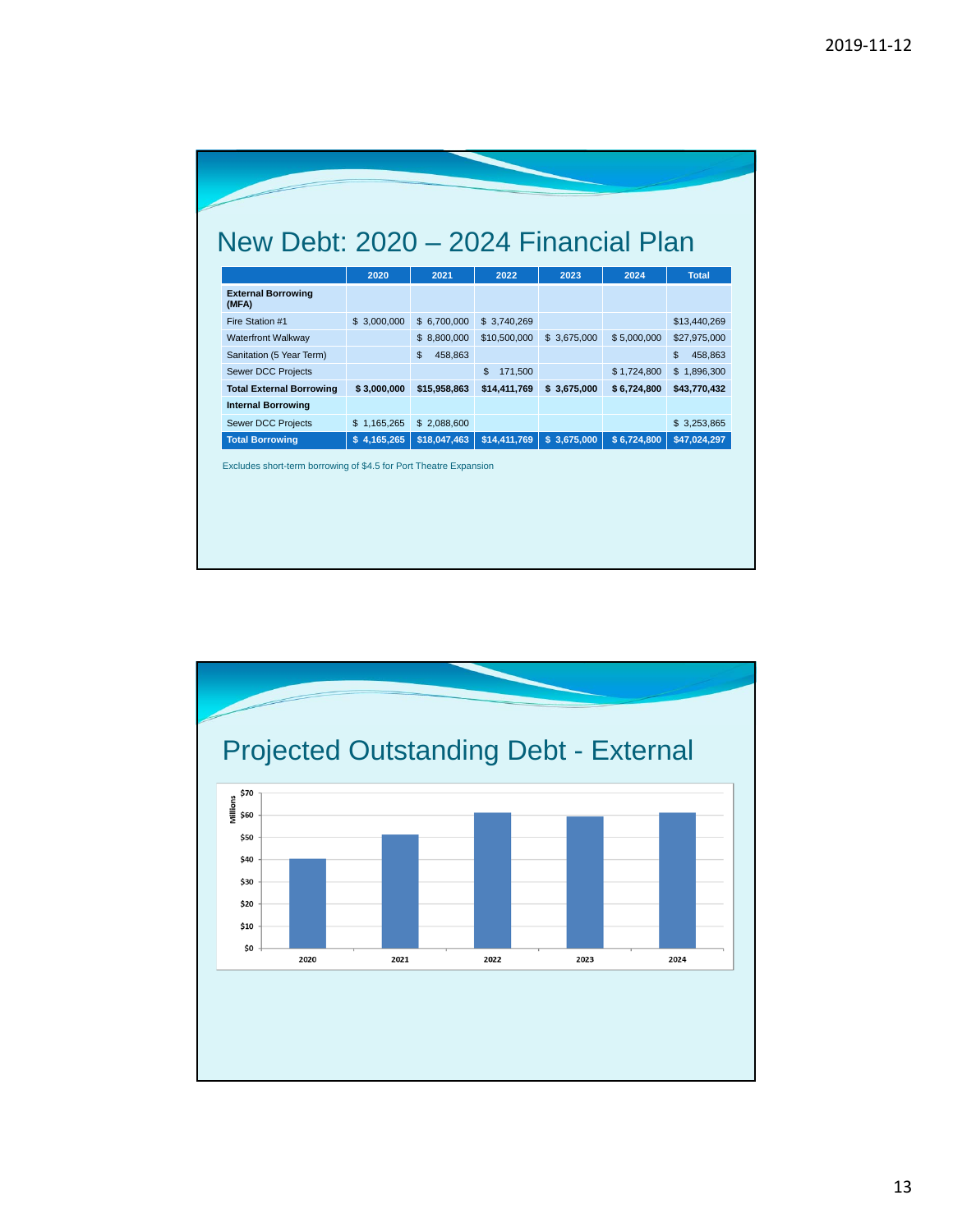

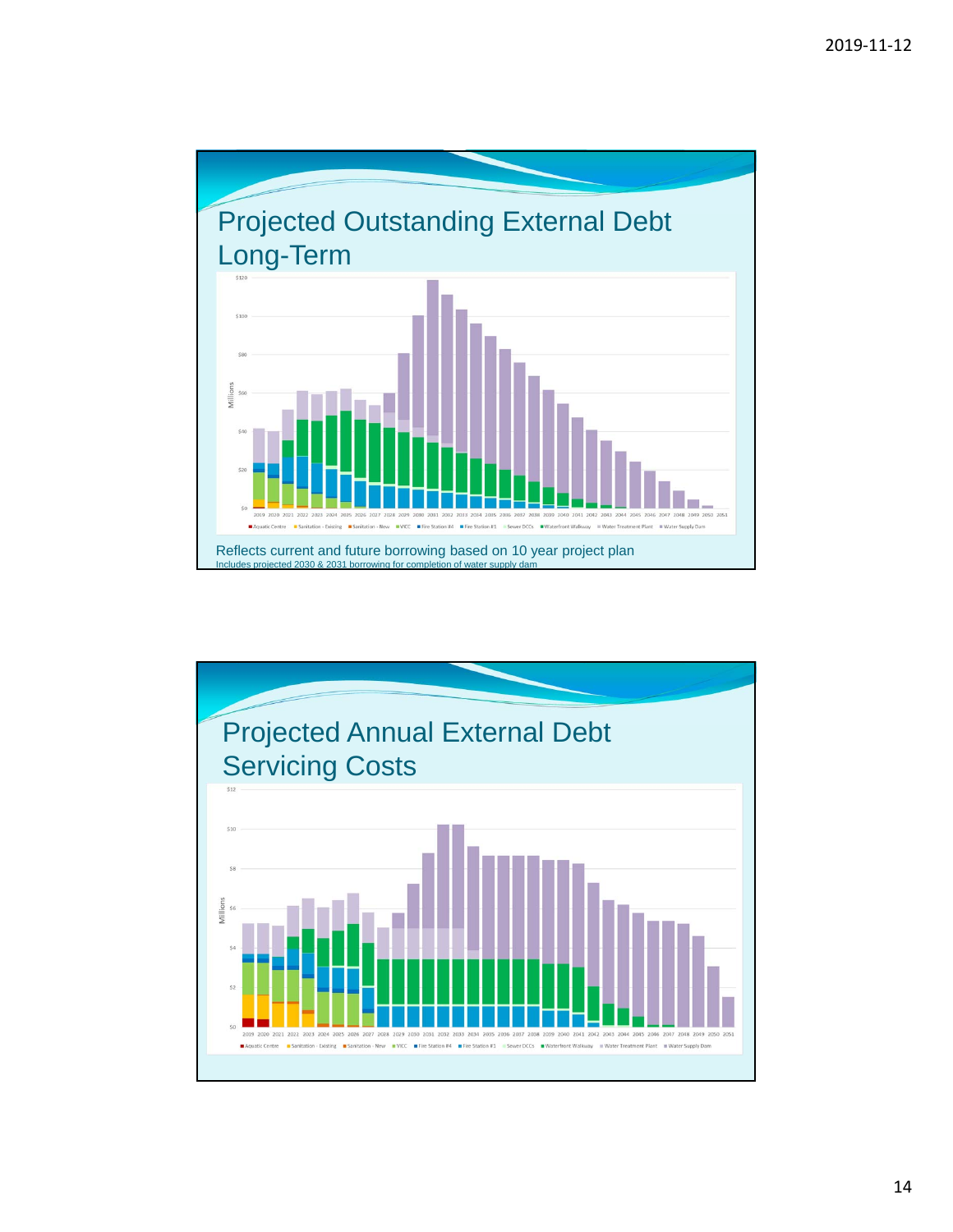

|                              | <b>Municipal Comparison</b> |                                |            |            |                   |  |  |
|------------------------------|-----------------------------|--------------------------------|------------|------------|-------------------|--|--|
|                              |                             |                                |            |            |                   |  |  |
| <b>Debt Servicing Limits</b> |                             |                                |            |            |                   |  |  |
|                              | 2014                        | 2015                           | 2016       | 2017       | <b>2018 Draft</b> |  |  |
| Kamloops                     | 39,782,700                  | 40,479,526                     | 42,257,694 | 44,590,765 | 45,684,834        |  |  |
| Kelowna                      | 59,528,563                  | 62,523,323                     | 65,056,358 | 70,309,126 | 79,457,574        |  |  |
| Ladysmith                    | 2,973,984                   | 3,186,999                      | 3,375,160  | 3,588,988  | 3,865,710         |  |  |
| Nanaimo                      | 35,461,057                  | 37,733,162                     | 38,379,597 | 40,133,329 | 43,120,716        |  |  |
| Parksville                   | 4,586,314                   | 4,719,654                      | 5,074,924  | 5,306,651  | 5,646,788         |  |  |
| <b>Prince George</b>         | 38,012,435                  | 40,204,075                     | 41,228,230 | 41,257,408 | 43,932,208        |  |  |
| Saanich                      | 42,379,316                  | 44,752,096                     | 46,593,964 | 48,279,619 | 50,681,673        |  |  |
| Victoria                     | 50.940.849                  | 52,598,039                     | 54,727,929 | 57.248.034 | 62.060.454        |  |  |
|                              |                             | Debt Servicing Cost % of limit |            |            |                   |  |  |
|                              | 2014                        | 2015                           | 2016       | 2017       | <b>2018 Draft</b> |  |  |
| Kamloops                     | 30.9%                       | 31.8%                          | 29.6%      | 30.4%      | 27.3%             |  |  |
| Kelowna                      | 63.0%                       | 45.1%                          | 51.1%      | 46.4%      | 45.4%             |  |  |
| Ladysmith                    | 47.0%                       | 33.4%                          | 20.1%      | 59.9%      | 37.9%             |  |  |
| Nanaimo                      | 16.1%                       | 14.2%                          | 15.8%      | 12.1%      | 11.0%             |  |  |
| Parksville                   | 9.6%                        | 9.4%                           | 8.7%       | 8.1%       | 7.8%              |  |  |
| <b>Prince George</b>         | 43.2%                       | 38.1%                          | 45.6%      | 45.5%      | 41.1%             |  |  |
| Saanich                      | 8.7%                        | 7.4%                           | 6.6%       | 7.6%       | 10.1%             |  |  |
| Victoria                     | 13.6%                       | 13.9%                          | 11.1%      | 9.5%       | 9.7%              |  |  |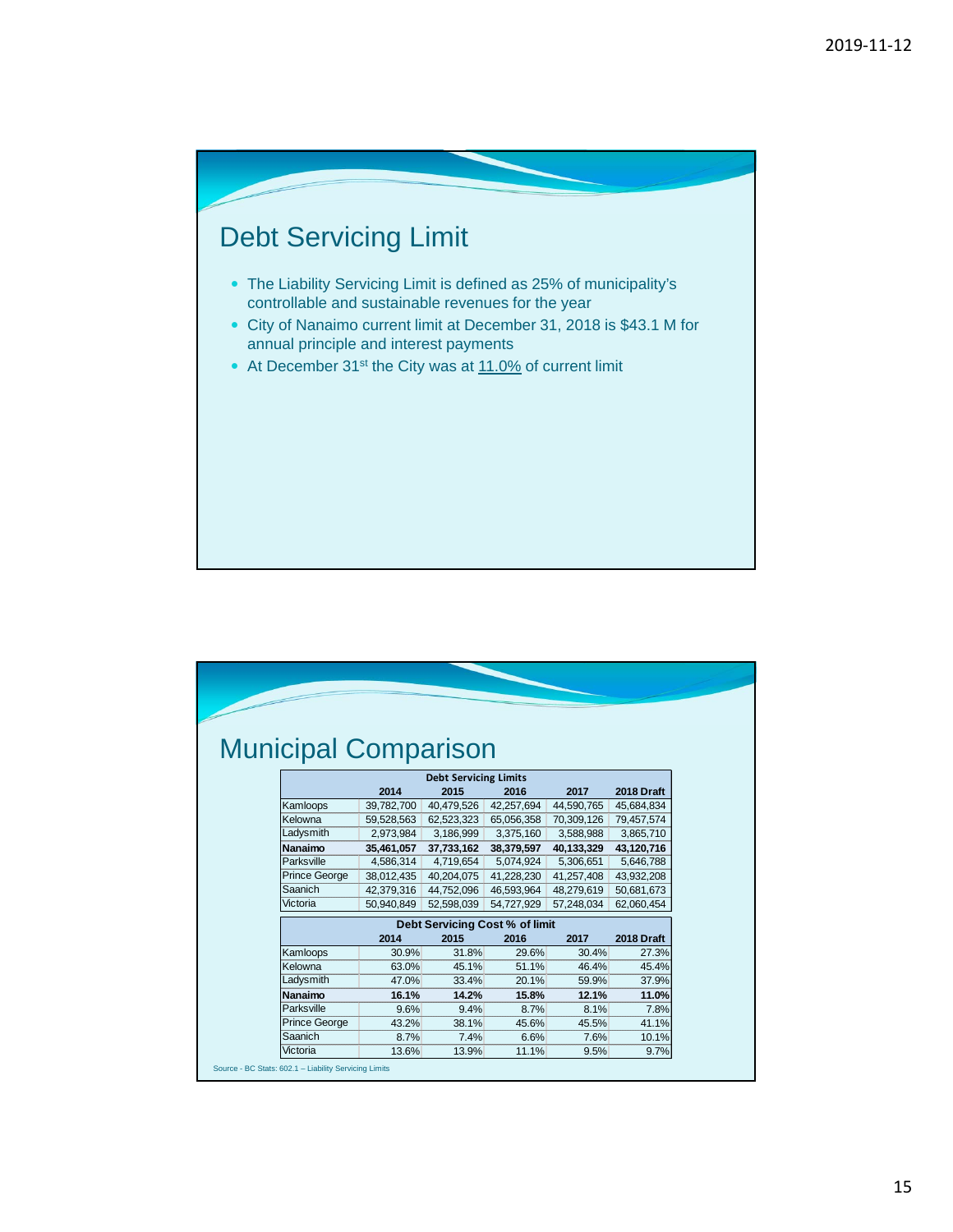

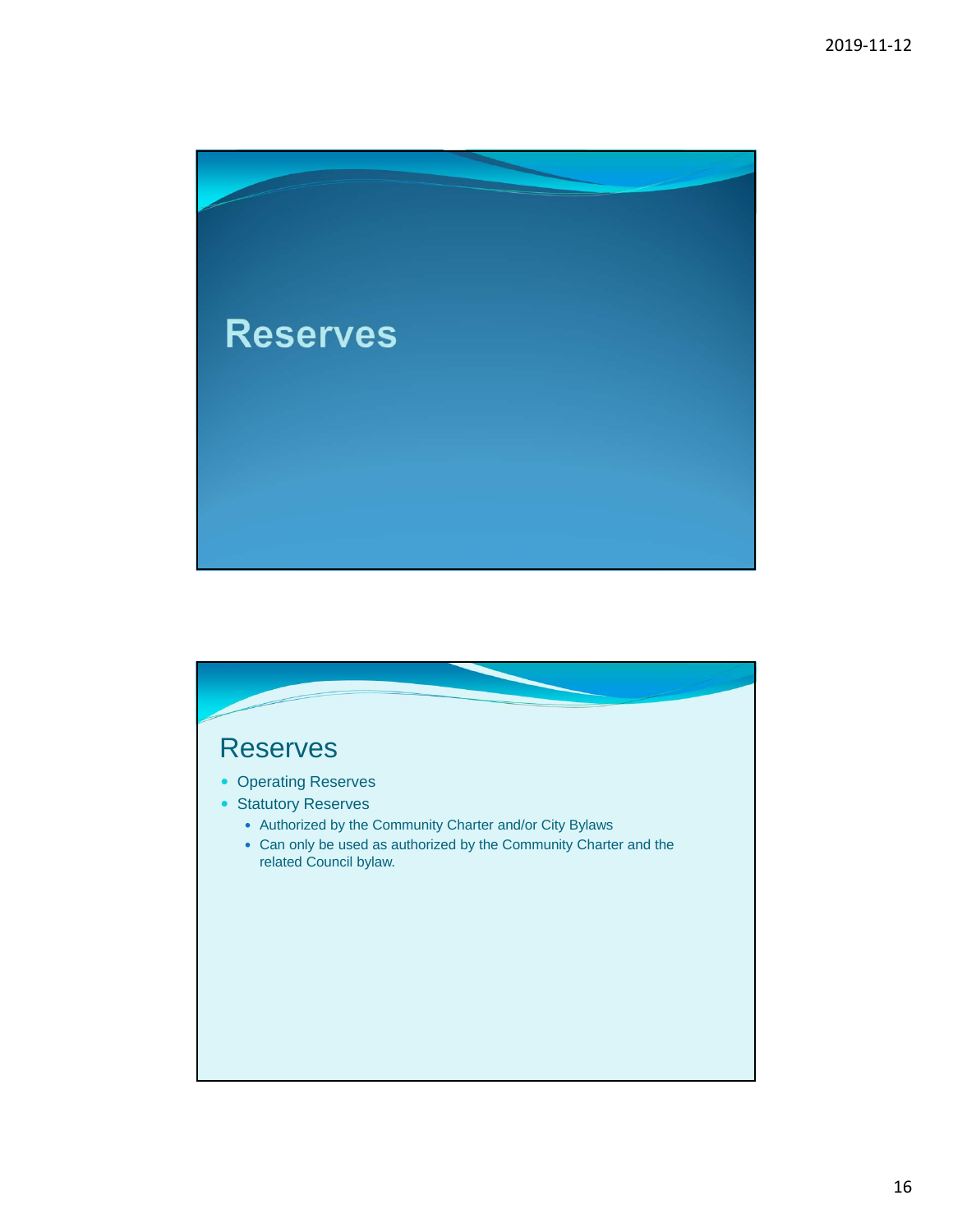## Reserves

- New Reserve Policy January 1, 2020
- Reserve Framework
	- Financial Stability Reserves
	- Equipment Reserves
	- Infrastructure Reserves
	- Parking Reserves
	- Property Acquisition Reserves
	- Strategic Reserves
	- Other Reserves
	- DCC Reserves